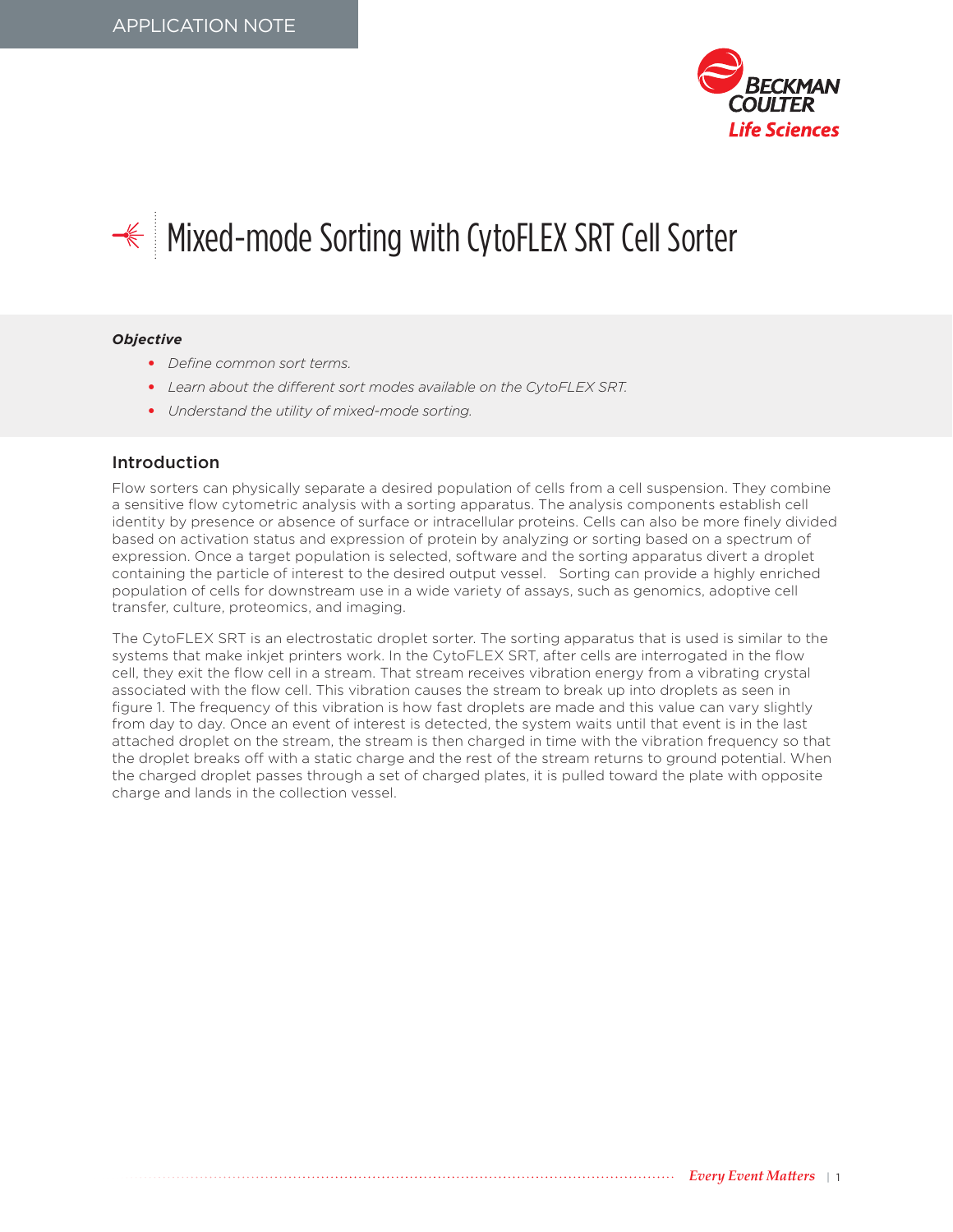| Sorter Status            |                                                               | ΣŜ |
|--------------------------|---------------------------------------------------------------|----|
| General                  |                                                               |    |
| OC Last Run:             | 2021-01-05 15:46:29 Result: OC Passed.                        |    |
|                          | Sort Calibration Last Run: 2021-01-05 15:49:21 Result: Passed |    |
| Drop Delay:              | 32.38                                                         |    |
| Instrument               |                                                               |    |
| Power USB:               | Power On                                                      |    |
| Camera Status:           | Connect                                                       |    |
| Sort Protection Door:    | Closed                                                        |    |
| Sample Station Door:     | Closed                                                        |    |
| Side Stream Illuminator: | On                                                            |    |
| Drop Delay Mode:         | Auto                                                          |    |
| Side Stream Mode:        | Default                                                       |    |
| Sheath Pressure:         | 15.00 PSI                                                     |    |
| Sample Pressure:         | 15.52 PSI                                                     |    |
| Sheath Temperature:      | 27.0°C/80.6°F                                                 |    |
| Frequency:               | 34,200 Hz                                                     |    |
| Amplitude:               | 78.75 V                                                       |    |
| Auto Maintain Status:    | $-0.0.0$<br>Turn Off<br>Auto Maintaining                      |    |
|                          |                                                               |    |
|                          |                                                               |    |
|                          |                                                               |    |
|                          |                                                               |    |
|                          |                                                               |    |
|                          |                                                               |    |
| ⊙ Fewer details          |                                                               |    |

Figure 1. An illustration of Droplet Formation. Note the frequency in Hertz, which is also the rate of droplet formation. The last attached droplet is directly above the red line and is the droplet targeted to receive an electrostatic charge.

This application note focuses on the different sort modes available on the CytoFLEX SRT cell sorter. Sorts may have different desired purity or yield outcomes based on the downstream assay. This can be addressed through the selection of an appropriate sort mode. This application note defines and describes the different sort modes on the CytoFLEX SRT cell sorter. Some common sort terms will also be defined.

# Common Sort Terms

#### Sort Logic

Combination of Boolean (e.g. AND, OR, or NOT) or hierarchical logic of regions and gates to determine if an event is positive (i.e desired for sorting). Events that fall outside the sort logic are considered negative events. Depending upon the sort mode, negative events can be considered contaminants and can cause a positive event to be aborted. Regions are defined in terms of either one parameter (histogram) or two parameters (dot plot). Gates are Boolean combinations of regions. Hierarchical gates are created from nested populations – a population within a population within a population. CytoFLEX SRT creates both Boolean and Hierarchical gates. The user defines which gate to apply to the sort logic.

## Sort Mode

A command given to the software to establish when to charge and deflect a drop. The sort mode plays a crucial role to determine the ultimate yield and purity of the sorted cells based on the proximity of contaminants (non-targets) to the particle of interest as selected using the sort logic.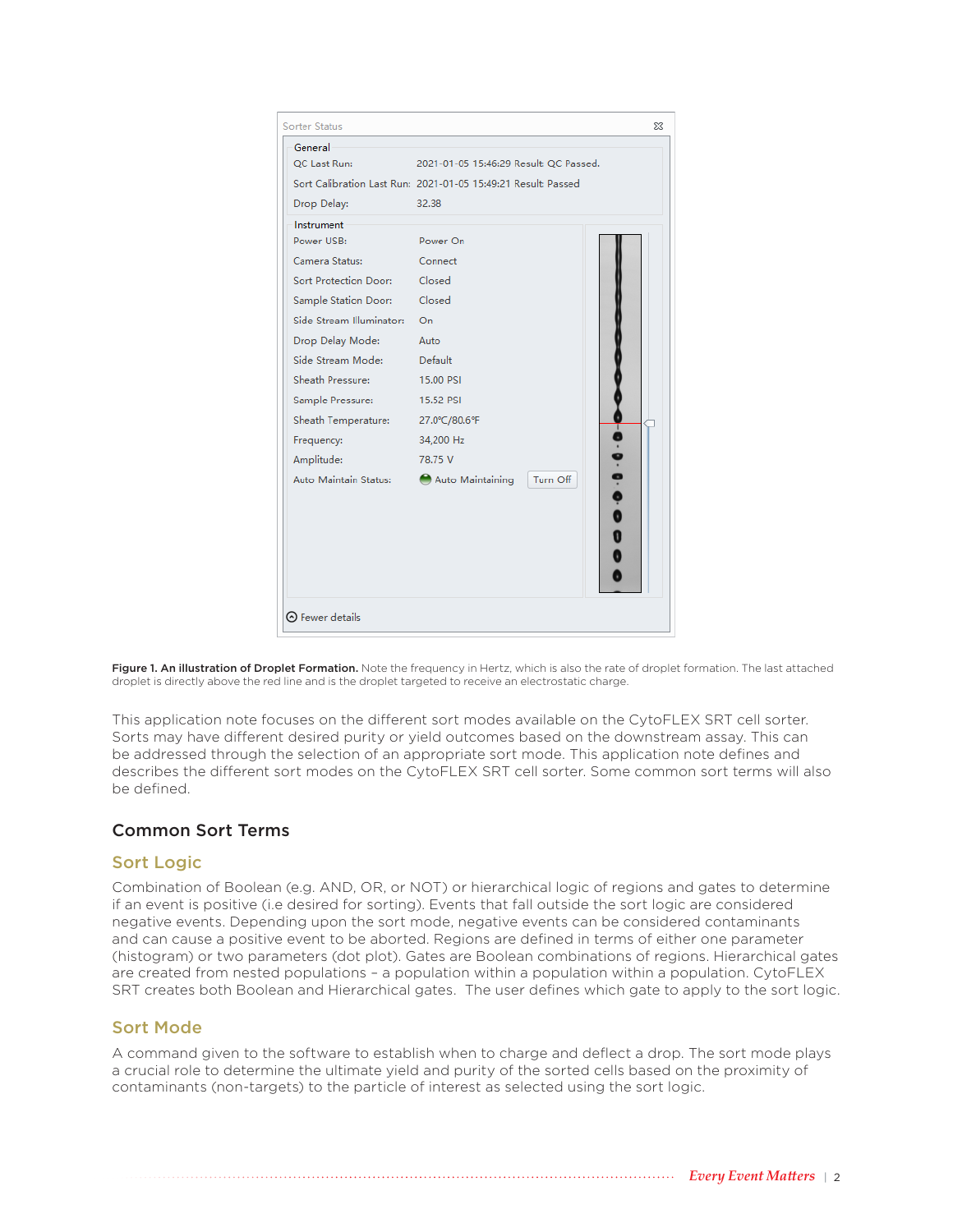## Sort Envelope

The sort drop envelope defines how many drops will be sorted based on the position of the positive event in the drop. To make decisions on envelopes easier, CytExpert SRT has several pre-defined mode/ envelope combinations for common practices. (For more on sort envelopes review the "CytoFLEX SRT Sort & Stream Precedence" module in the Beckman Coulter Learning Center.

## Abort

An event that met the requirements in sort logic but had a contaminant in the sort Guard Band (i.e. too close to allow for sorting based on the sort mode). Often these abort events go into the waste stream and cannot be recovered. However, with CytoFLEX SRT these events can be sent to an alternative stream to allow for culturing, re-sorting or further analysis.

#### **Efficiency**

A measure of how many events were aborted. Expressed as a percentage it is calculated by (Drops sorted)/(Drops sorted + Drops aborted) x 100%. The higher the percentage, the fewer aborted events in the sort. When running on clean single-cell suspensions, efficiencies of over 90% can be achieved. Clumps, higher event rates, and debris in the sample can all decrease efficiency.

#### **Recovery**

Based on the estimated number of cells that were reported as sorted, recovery is the percent that are counted in the tube. It can be estimated by several methods such as visual counting or running a sample with volumetric counting beads.

## Yield

Based on the estimated number of cells in the starting sample, yield is the percent that were sorted and returned for downstream use. Formulated as Yield= ((# of events in the collection tube x purity) / (total number of particles in the starting tube x percent target particles)) x 100%.

## Sort Modes Defined

Selected populations may be sorted using three different modes depending on the output desired.

## Enrich Mode

Enrich Mode is used when recovery is the most important aspect of the sort. With Enrich, all positive events (i.e. events that satisfy the sort logic) are sorted.

- Used when recovery is more important than purity.
- All sort logic events are sorted, regardless of any negative events (i.e. an event that falls outside the sort logic) in or near the drop being sorted.
- No aborts present using this mode due to negative events or hardware coincident events, therefore efficiency will always be 100%. (Drops sorted)/(Drops sorted + Drops aborted) x 100%
- Provides the greatest efficiency and recovery but least purity. Purity decreases as the event rate increases and approaches the droplet generation rate.

## Purity Mode

Purity Mode is used when the purity of the sort is the most important aspect. Negative events with close proximity to positive events make sorting a pure droplet unlikely and the droplet containing the positive event is sent to the stream indicated for aborts (e.g. waste or another sort stream).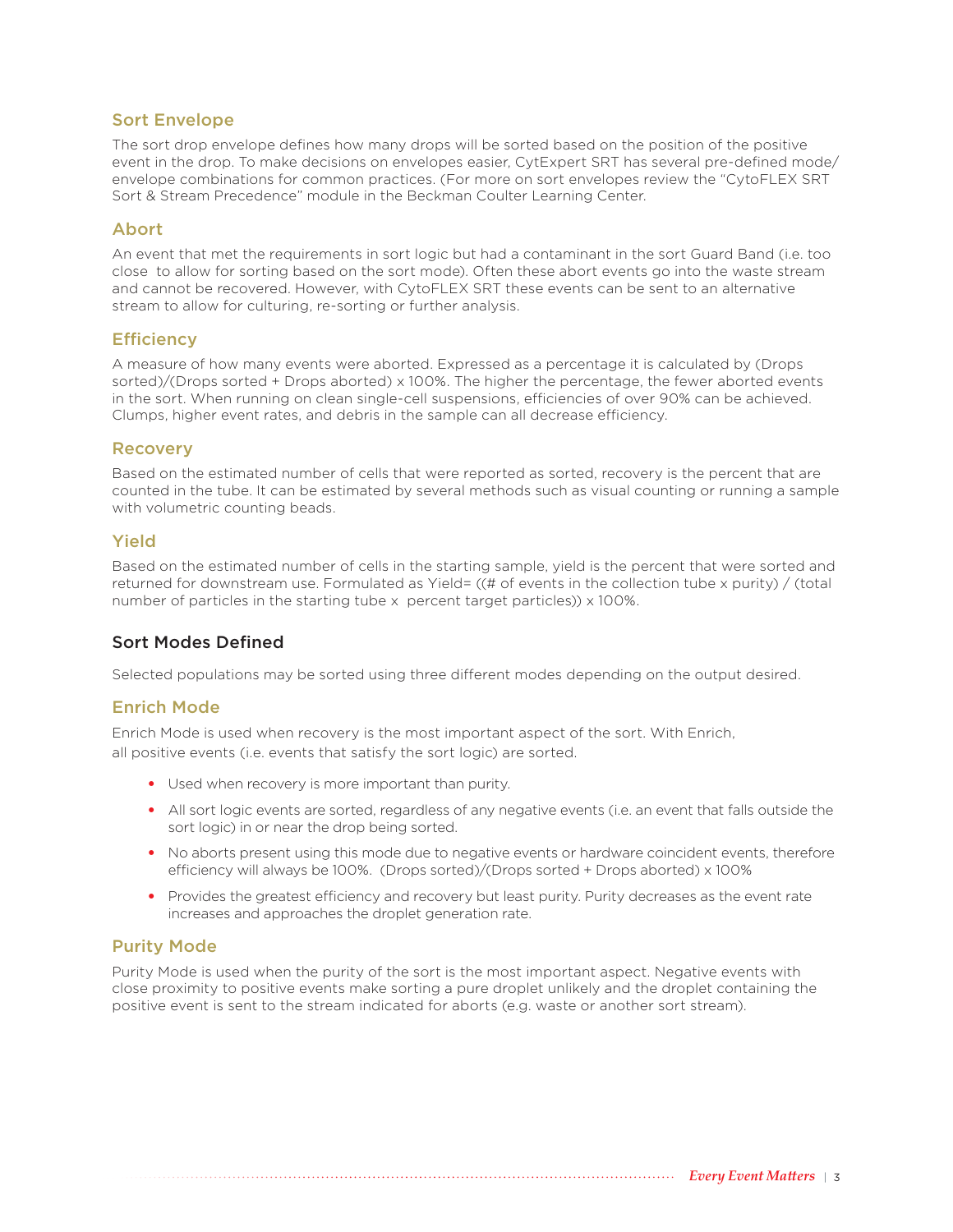Used when purity is more important than recovery.

- The drop being sorted will contain only events that fit the sort logic.
- If the drop contains negative events, it will be aborted.
- If the nearest edge (15%) of an adjacent drop contains any contaminating events, the primary drop will be aborted. In CytoFLEX SRT this edge percentage is called the Sort Guard Band and can be adjusted to be more stringent if desired.
- As the event rate increases, the abort rate will also increase because of the likelihood that the primary or near edge of an adjacent droplet will have a negative event.

#### Single Mode

The Single Mode is used when having only one positive event per drop is the most important aspect of the sort. It is most commonly used in plate sorting for single cell applications such as cloning and -omics applications.

- Having one positive event per droplet is the most important aspect of single mode.
- Recovery is lower, but purity remains high.
- Only a single positive event and no negative events will be in the drop sorted.
- If the nearest edge (15%) of an adjacent drop contains any positive or negative events, the primary drop will be aborted.
- As the event rate increases, the abort rate will also increase because of the likelihood that the primary or near edge of an adjacent droplet will have either a positive or negative event.
- Used most often for single cell deposition into plates/slides for cloning purposes.

#### Mixed-mode Sorting Cases

#### Using Purify and Enrich Mode Sorting

Mixed-mode sorting can allow a high level of flexibility to your sort experiments. One example is a case where the sort requires enrichment of a rare population that cannot be lost to aborts due to expense, rarity of sample, or other constraints. We will stain a process control product with a multicolor panel and demonstrate the effect of different sort modes on the sorted cell population outcomes. Figure 2 shows staining of the unsorted sample.



Figure 2. Sample Analysis Prior to Enrich and Purify Sorts. Reconstituted lyophilized human lymphocytes, CYTO-COMP Cell Kit (Part Number 6607023) were stained with DURAClone IM T Cell Subsets (Part Number B53328) per the instructions for use and data acquired on the CytoFLEX SRT Cell Sorter. Regions were drawn using CytExpert SRT software. Population statistics are displayed for all regions for comparison to post sort populations.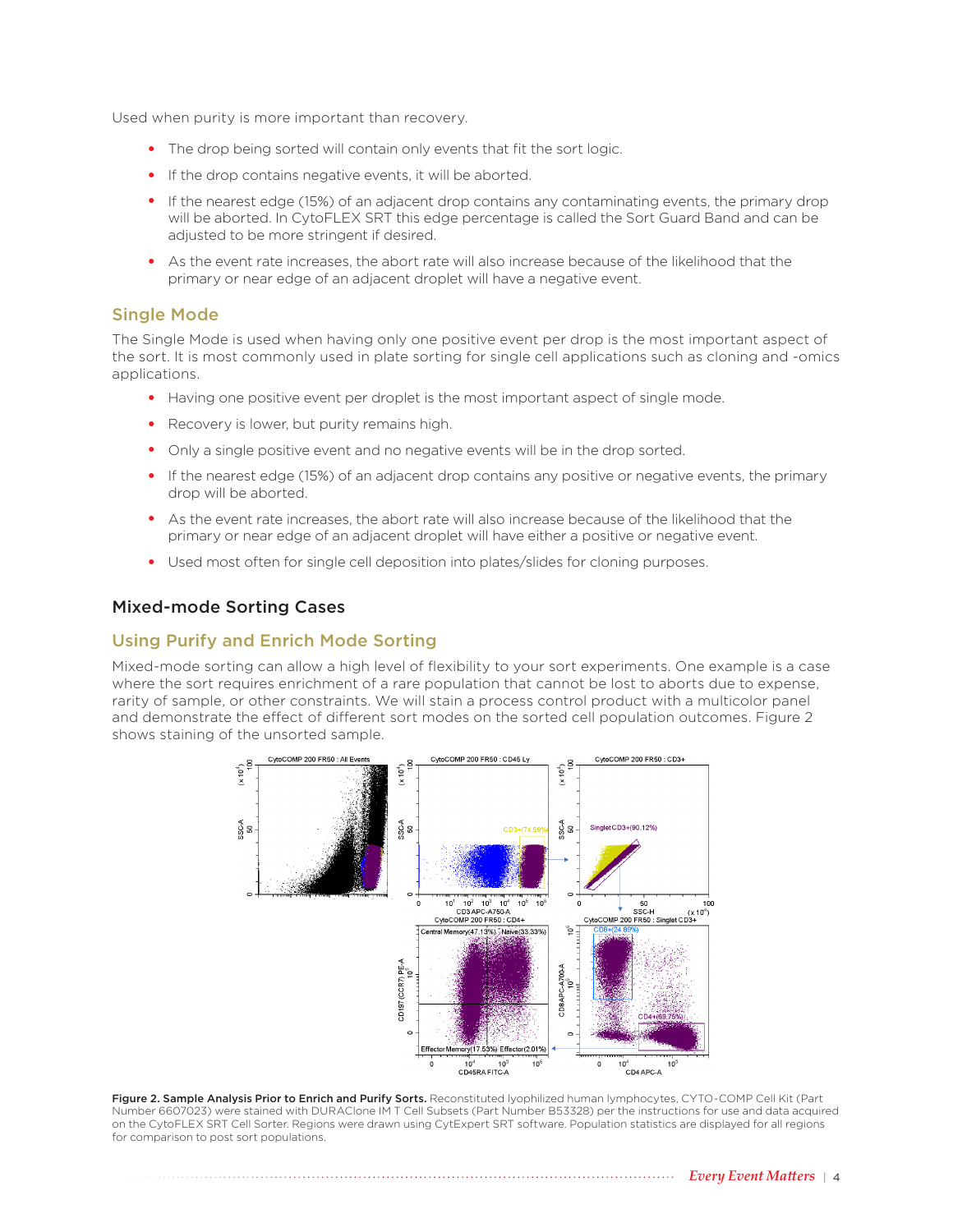The CytoFLEX SRT cell sorter has been set up to enrich for CD8+ T cells, figure 3. This sample could now be run at high speed compared to the rate of droplets generated and minimize cell loss of this population. Note the high efficiency of this sort indicating no loss due to aborts. Upon re-analyzing the sorted sample, it can be shown that purity is still higher than in the initial sort sample, but lower than expected if using a more stringent sort mode such as Purify, figure 4.

|                        | Processed Events: 1,587,654 Elapsed Sorting Time: 00:04:30 |                 | Remaining Time: 00:00:00 |                 |
|------------------------|------------------------------------------------------------|-----------------|--------------------------|-----------------|
|                        | Stop Criteria: Events to Processed:                        | Events          | Time to Sort:            | $\sim$          |
|                        | V12                                                        | V1              | $\nabla$ R1              | $\sqrt{R2}$     |
| Settings               |                                                            |                 |                          |                 |
| Sort Logic:            | $CD57+$                                                    | Effector -      | $CD8+$                   | Abort-L2,L1 $-$ |
| Sort Mode:             | Purity -                                                   | Purity -        | Enrich -                 |                 |
| <b>Target Count:</b>   | 1,000,000                                                  | 1,000,000       | 1,000,000                |                 |
| <b>Tube Size:</b>      | $5ml =$                                                    | $5ml =$         | $5ml =$                  | $5ml =$         |
| <b>Initial Volume:</b> | 0.3ml                                                      | 0.3ml           | 0.3ml                    | 0.3ml           |
|                        |                                                            |                 |                          |                 |
|                        |                                                            |                 |                          |                 |
| Statistics             |                                                            |                 |                          |                 |
| Sort Count:            | 4,098/1,000,000                                            | 2,906/1,000,000 | 91,947/1,000,000         |                 |
| Sort Rate:             | 15.16                                                      | 10.75           | 340.22                   |                 |
| <b>Abort Count:</b>    | 1041                                                       | 577             | $\mathbf 0$              |                 |
| <b>Abort Rate:</b>     | 3.85                                                       | 2.13            | 0.00                     |                 |
| %Total:                | 0.26%                                                      | 0.18%           | 5.79%                    |                 |
| Efficency:             | 79.74%                                                     | 83.43%          | 100.00%                  | 1526            |

Figure 3. Tube Sort Statistics for CD8+ Enrich Mode. Tube Sort window showing settings for four sort streams as gated on the sample shown in figure 2. R1 position is set to Enrich mode for CD8+ cells. Red boxes indicate zero aborts and 100% sorting efficiency, respectively.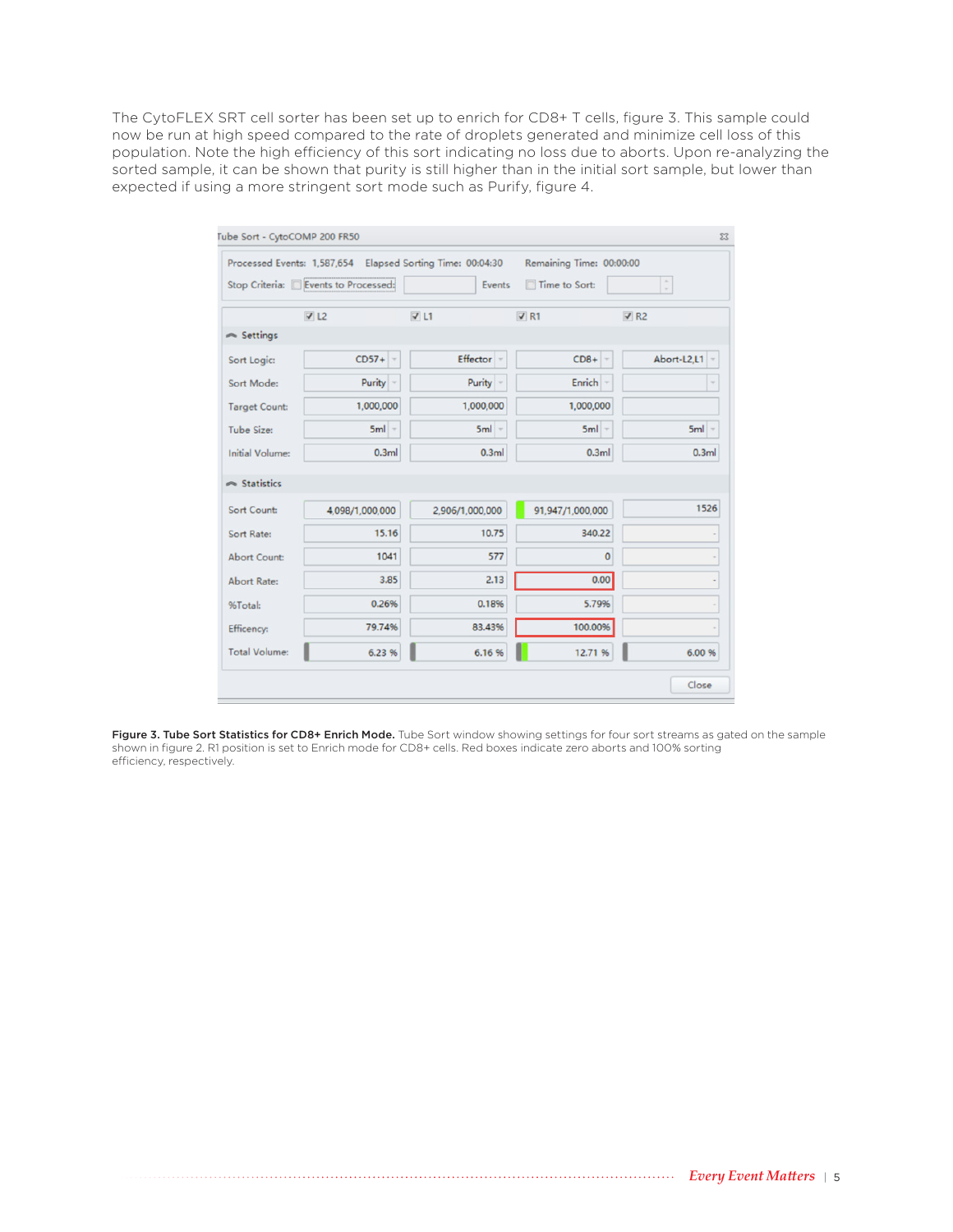

Figure 4. Posts-sort Analysis of CD8 Enriched Cells. The R1 stream was analyzed post sort. CD8+ cells have been enriched representing 95.33% of total cells versus 24.89% of the starting sample (figure 2). The sorted cells still contain CD4+ cells.

In the same experiment the researcher wanted the Effector population to have high purity. The sort mode selected in this case is Purity, figure 5. Notice the lower efficiency in this stream.

|                                                                       | Stop Criteria: Events to Processed: | Processed Events: 1,587,654 Elapsed Sorting Time: 00:04:30<br>Events | Remaining Time: 00:00:00<br>Time to Sort: | $\sim$          |
|-----------------------------------------------------------------------|-------------------------------------|----------------------------------------------------------------------|-------------------------------------------|-----------------|
|                                                                       | V12                                 | V1                                                                   | $V$ R1                                    | $\sqrt{R2}$     |
| Settings                                                              |                                     |                                                                      |                                           |                 |
| Sort Logic:                                                           | $CD57+$                             | Effector                                                             | $CD8+$                                    | Abort-L2,L1 $-$ |
| Sort Mode:                                                            | Purity -                            | Purity -                                                             | Enrich $-$                                | $\sim$          |
| <b>Target Count:</b>                                                  | 1,000,000                           | 1,000,000                                                            | 1,000,000                                 |                 |
| <b>Tube Size:</b>                                                     | $5ml$ -                             | $5ml -$                                                              | $5ml -$                                   | $5ml -$         |
| <b>Initial Volume:</b>                                                | 0.3ml                               | 0.3ml                                                                | 0.3ml                                     | 0.3ml           |
|                                                                       |                                     |                                                                      |                                           |                 |
|                                                                       |                                     |                                                                      |                                           |                 |
|                                                                       | 4,098/1,000,000                     | 2,906/1,000,000                                                      | 91,947/1,000,000                          |                 |
|                                                                       | 15.16                               | 10.75                                                                | 340.22                                    |                 |
| $\sim$ Statistics<br>Sort Count:<br>Sort Rate:<br><b>Abort Count:</b> | 1041                                | 577                                                                  | $\mathbf 0$                               |                 |
|                                                                       | 3.85                                | 2.13                                                                 | 0.00                                      |                 |
| Abort Rate:<br>%Total:                                                | 0.26%                               | 0.18%                                                                | 5.79%                                     |                 |
| Efficency:                                                            | 79.74%                              | 83.43%                                                               | 100.00%                                   | 1526<br>ä,      |

Figure 5. Tube Sort Statistics for Effector Purity Mode. Tube Sort window showing settings for four sort streams as gated on the sample shown in figure 2. L1 position is set to Purity mode for CD4+ Effector cells. The red box indicates the lower efficiency statistic for this sort as compared to the Enrich mode.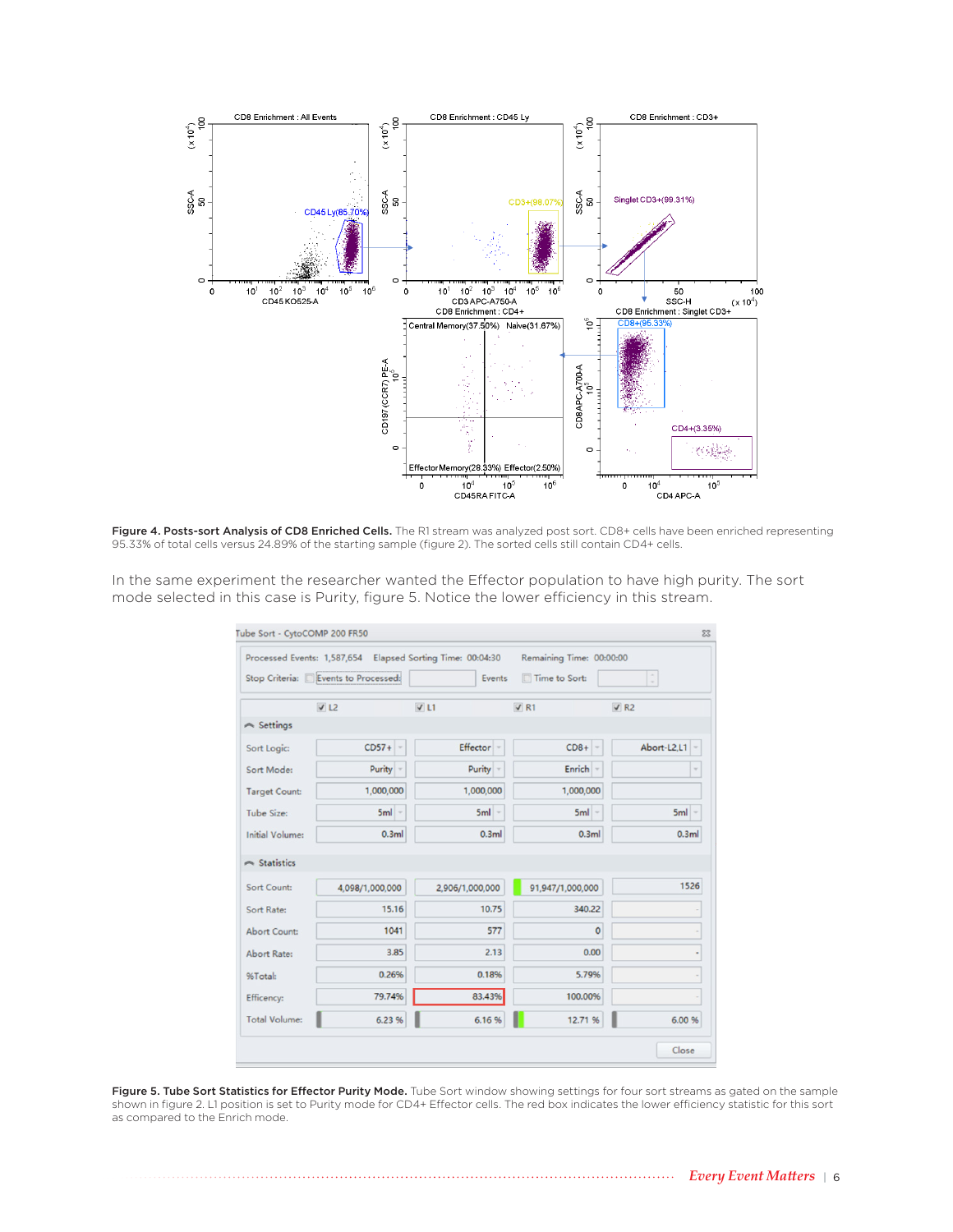Upon re-analysis of the sorted product (figure 6), the population sorted with the Purify mode is at a very high purity compared to the population sorted with the Enrich mode. The tradeoff however is that the sort is overall less efficient as some cells are lost to aborts. This tradeoff between purity and abort rate becomes more evident when sorting at higher speeds as the events per second approach the rate of droplet generation.



Figure 6. Post-sort Analysis of Effector Cells Sorted for Purity. The L1 stream was analyzed post sort. CD4+ Effector cells now representing 98.21% of total cells versus 2.01% of the starting sample (figure 2). The sorted cells do not contain CD8+ cells.

# Sorting Populations for High Purity at High Speed

We've previously shown that sorting at higher speeds compared to your rate of droplet formation results in lower efficiency (i.e. higher aborts). In this section we will show that by making use of mixedmode sorting, we can sort populations to high purity in one stream and send aborts from that and other sort streams to another stream. In this way, aborted events can be used for other experiments rather than sent to waste.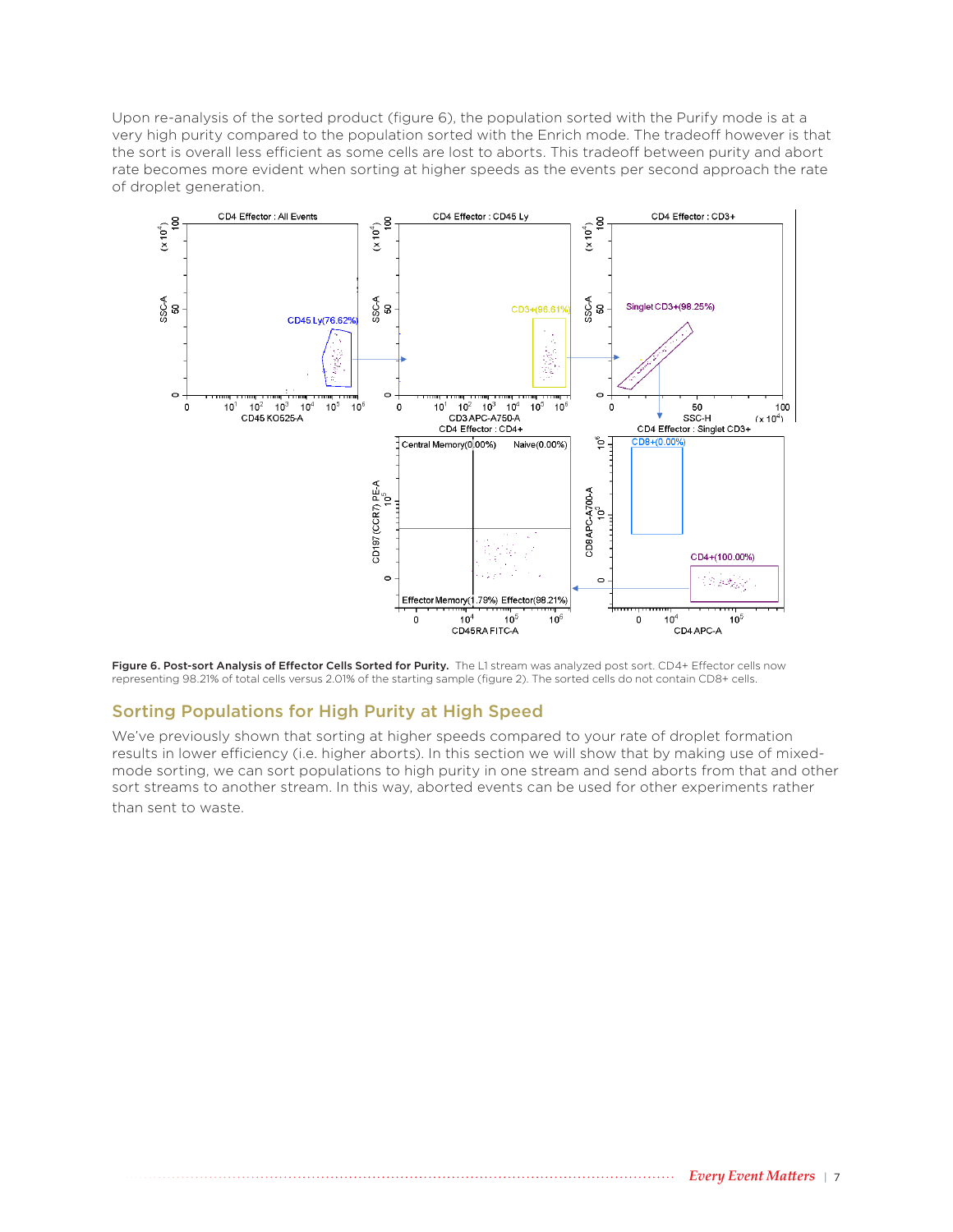

Figure 7. Sample Analysis Prior to T Cell Memory Sorts. Reconstituted lyophilized human lymphocytes, CYTO-COMP Cell Kit (Part Number 6607023) were stained with DURAClone IM T Cell Subsets (Part Number B53328) per the instructions for use and data acquired on the CytoFLEX SRT Cell Sorter. Regions were drawn using CytExpert SRT software. Population statistics are displayed for all regions for comparison to post sort populations.

Shown below is a sort for CD4 T cell memory subsets from the sample analysis shown in figure 7. The Purity sort mode was used for all three target populations, and the aborts were sent to sort stream R2, figure 8.

|                                                  |                                     | Processed Events: 2,190,462 Elapsed Sorting Time: 00:11:36 | Remaining Time: 00:00:00 |                         |
|--------------------------------------------------|-------------------------------------|------------------------------------------------------------|--------------------------|-------------------------|
|                                                  | Stop Criteria: Events to Processed: | Events                                                     | Time to Sort:            |                         |
|                                                  | V12                                 | V1                                                         | $\nabla$ R1              | $\nabla$ R <sub>2</sub> |
| Settings                                         |                                     |                                                            |                          |                         |
| Sort Logic:                                      | Naive                               | Central Memory                                             | Effector Memory          | Abort-L2,L1,R1 -        |
| Sort Mode:                                       | Purity -                            | Purity -                                                   | Purity -                 | $\sim$                  |
| <b>Target Count:</b>                             | 1,000,000                           | 1,000,000                                                  | 1,000,000                |                         |
| <b>Tube Size:</b>                                | $5ml -$                             | $5ml -$                                                    | $5ml -$                  | $5ml -$                 |
| <b>Initial Volume:</b>                           | 0.3ml                               | 0.3ml                                                      | 0.3ml                    | 0.3ml                   |
| Statistics                                       |                                     |                                                            |                          |                         |
|                                                  |                                     |                                                            |                          |                         |
|                                                  |                                     |                                                            |                          |                         |
|                                                  | 191,443/1,000,000                   | 300,139/1,000,000                                          | 97,037/1,000,000         |                         |
|                                                  | 275.19                              | 431.43                                                     | 139.48                   |                         |
| Sort Count:<br>Sort Rate:<br><b>Abort Count:</b> | 17960                               | 27790                                                      | 10263                    |                         |
| Abort Rate:                                      | 25.82                               | 39.95                                                      | 14.75                    |                         |
|                                                  | 8.74%                               | 13.70%                                                     | 4.43%                    |                         |
| 96Total:<br>Efficency:                           | 91.42%                              | 91.53%                                                     | 90.44%                   | 56013                   |

Figure 8. Tube Sort Statistics for Purity Mode Sorts and Abort Catches. Tube Sort window showing settings for four sort streams as gated on the sample shown in figure 7. L2, L1, and R1 positions are set to Purity mode and R2 is set to catch aborts from the three other streams.